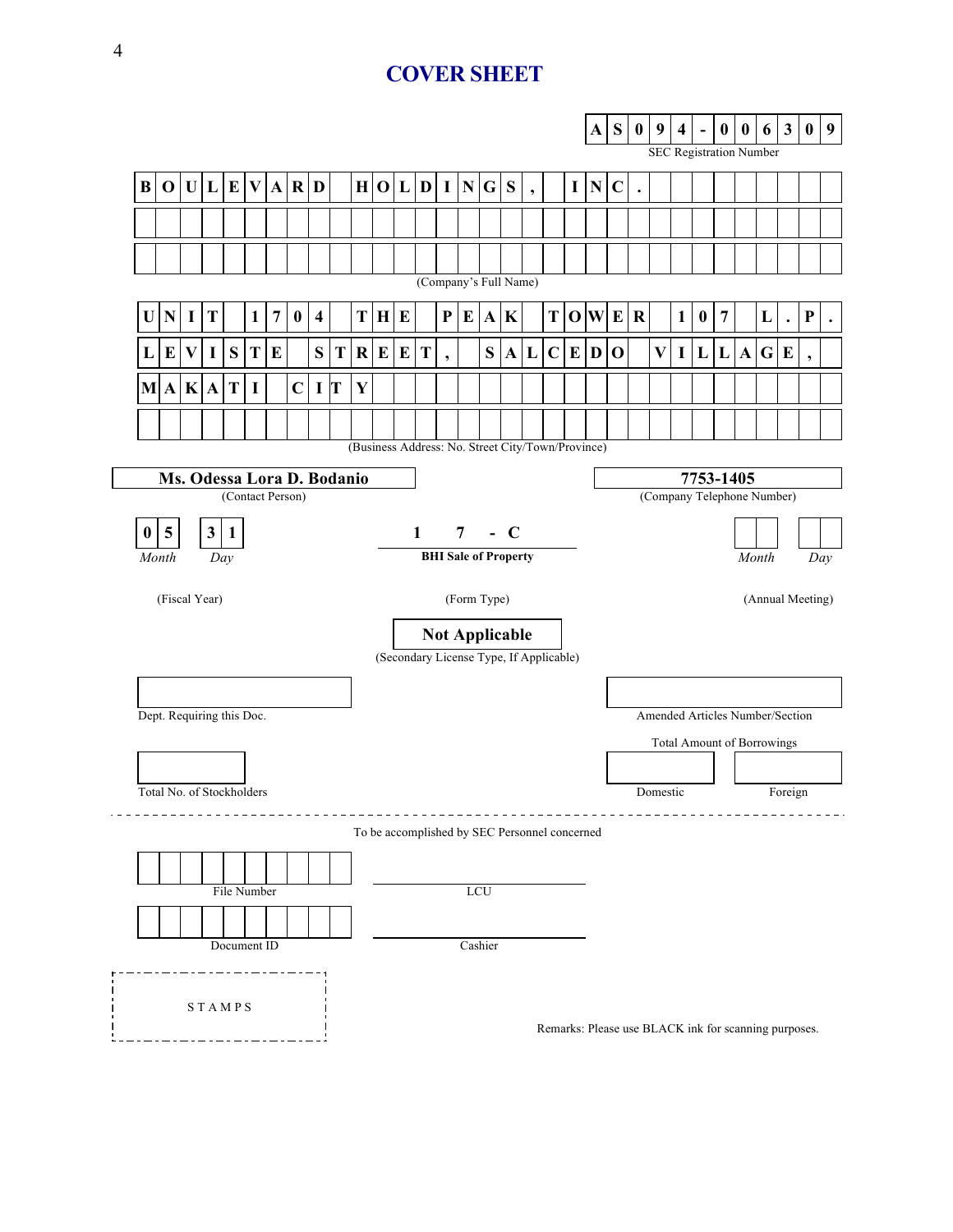## **SEC FORM 17-C**

## **CURRENT REPORT UNDER SECTION 17 OF THE SECURITIES REGULATION CODE AND SRC RULE 17 THEREUNDER**

## 1. **May 18, 2022**

Date of Report (Date of earliest event reported)

- 2. SEC Identification No **AS094-006309** 3. BIR Tax Identification No. **004-451-425-000**
- 4. Exact name of issuer as specified in its charter **BOULEVARD HOLDINGS, INC.**
- 5. **Makati City 6.** ( ) (SEC Use only) Province, Country or other jurisdiction of The Industry Classification Code: Incorporation or organization
- 
- **7. Unit 1704 The Peak Tower, 107 L.P. Leviste St., Salcedo Village, Makati City** Address of principal office **Postal Code 1227**

## 8 **(632) 7753-1405 to 09**

Issuer's telephone number, including area code

### 9. **Not applicable**

Former name, former, address, and former fiscal year, if changed since last report

10. Securities registered pursuant to Section 8 & 12 of the SRC, or Sec 4 and 8 of the RSA

#### **a) Authorized Capital Stock Title of Each Class**  Common shares,  $\qquad \qquad \bullet$  .10 par value 12,000,000,000 shares

=P1,200,000,000

## **b) Issued and Outstanding**

Common shares,  $\neq$ .10 par value 12,000,000,000 shares Amount **E1,200,000,000**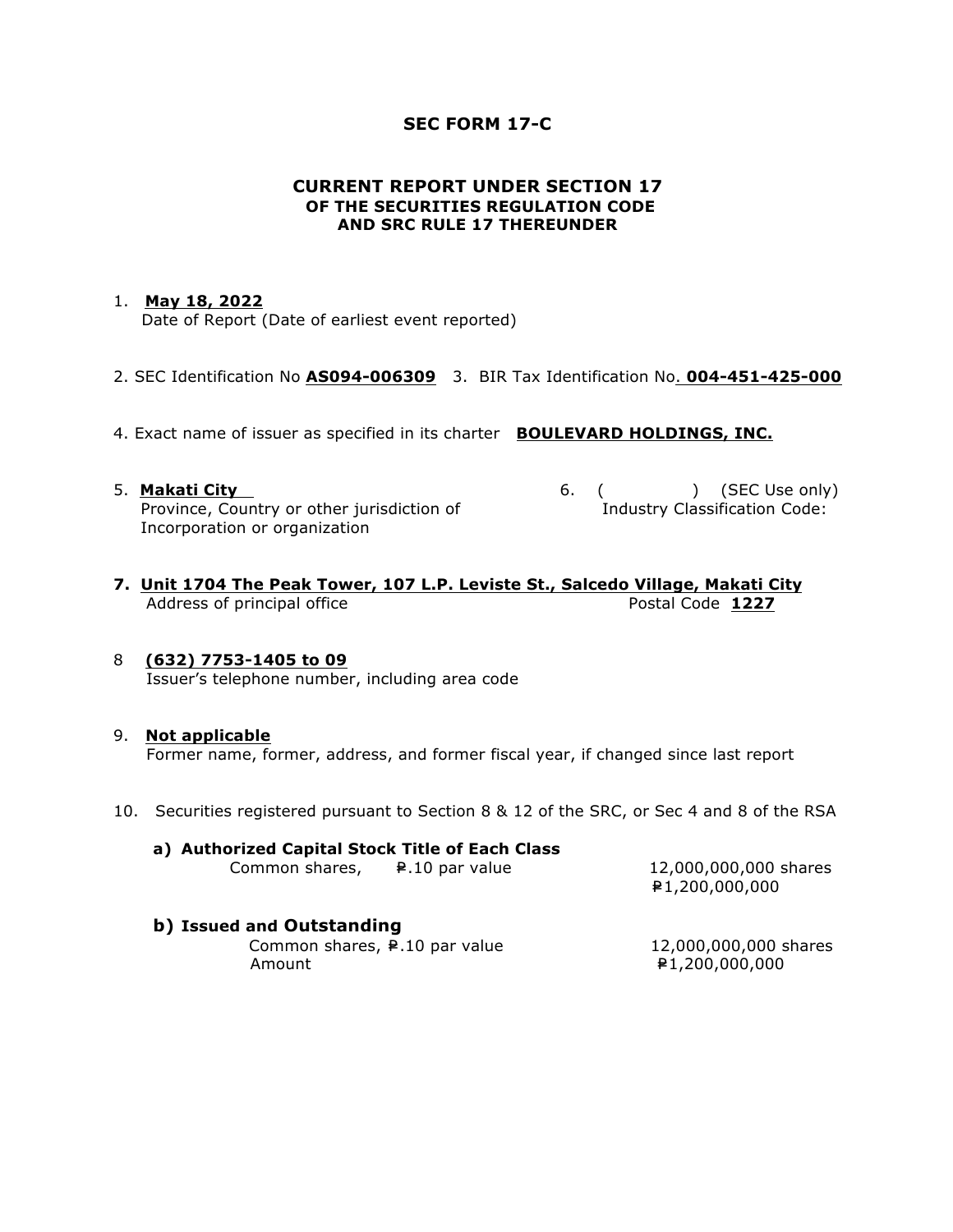11. Indicate the item numbers reported herein:

Item 2 Acquisition or Disposition of Asset

Please see attached report.

## **SIGNATURE**

Pursuant to the requirements of the Securities Regulation Code, the issuer has duly caused this report to be signed on its behalf by the undersigned hereunto duly authorized.

# **BOULEVARD HOLDINGS, INC. Registrant**

By: **ODESSA LORA D. BODANIO Head of Finance and Chief Corporate Information Officer** 

**May 18, 2022**